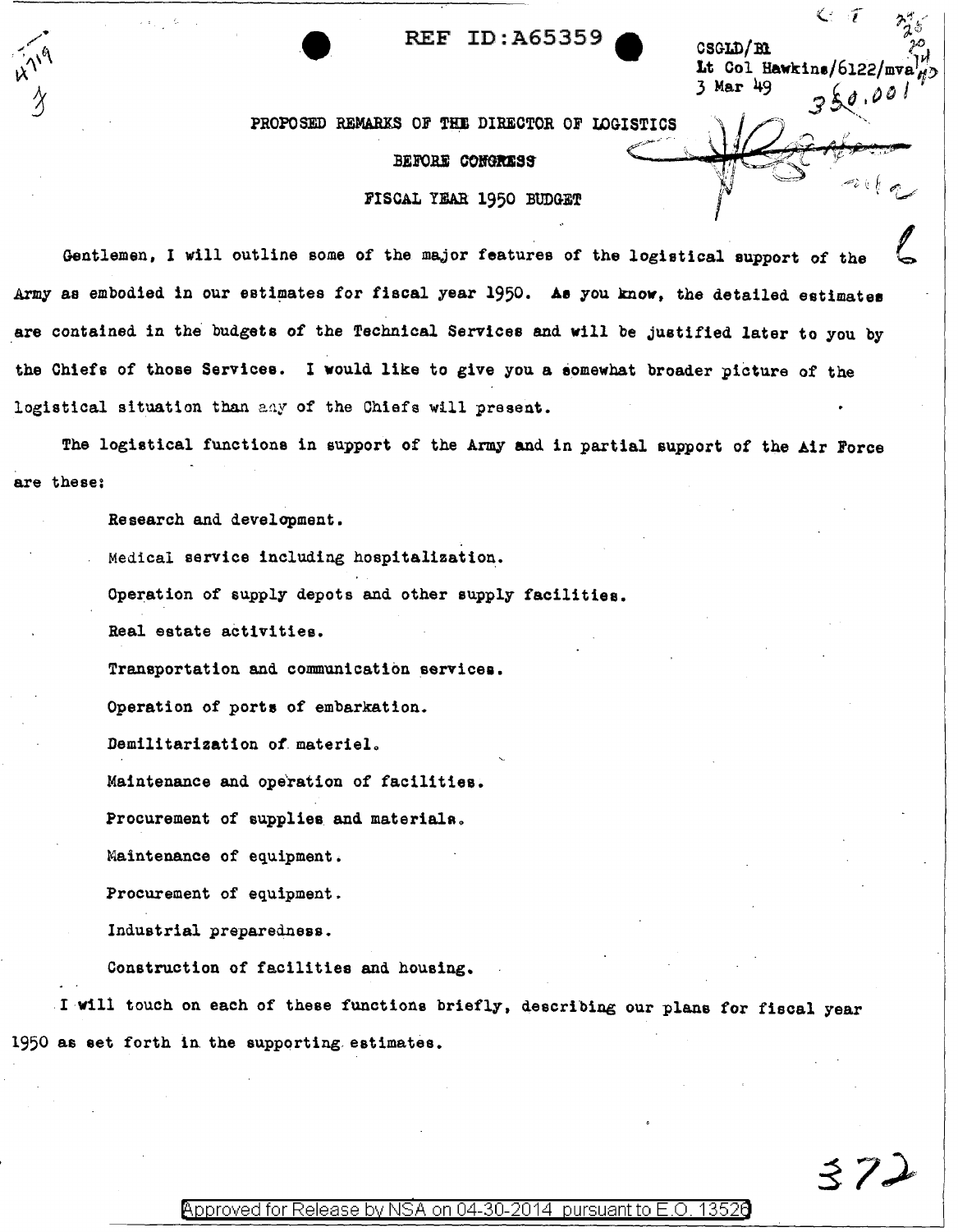REF ID:A65359 **.e** 

## .RESEARCH AND DEVELOPMENT

You have heard the excellent presentation by Dr. Karl Compton. Chairman of the Research and Development Board, on the subject *of* research and development activities in the National Military Establishment. You are well acquainted with the absolute necessity for a comprehensive Army research and development program as the one means of maintaining the technical superiority *ot* our land forces •

For fiscal year 1950 we are requesting about \$111.6 million. This is an increase of about \$7.8 million over fiscal year 1949 funds of \$103.8 million shown in the President's budget. This increase is attributable to several factors, which I should like to discuss off the record.

#### (OFF THE RECORD REMARKS)

Last year your Committee authorized funds for establishing the Army's General Research Office. This office, now called the Army Operations Research Office, has been established under contract with The Johns Hopkins University. Dr. Ellis Johnson has been installed as Director and a nucleus of his staff recruited. This represents the Army's first opportunity to enter the field of "Operations Research" or "Operational Analysis" and is the Army counterpart of the Navy's Operations Evaluation Group and the Air Force's Project RAND. Five highpriority Army problems have been assigned to this office for solution while two others are being formulated for presentation. Examples of these problems are: determining the optimum weapons system for antiaircraft defense and deviaing the most auitable materiel and techniques for use in psychological warfare. We feel an excellent start has been made and the Army. and other Departments as well, will profit materially by the scientific analyses of our past ways of doing things in order to find out how to do them better. Included in The Quartermaster Generaits request for funds is \$2.08 million *tor* continuing and expanding the work of the Operations Research Office in fiscal year 1950.

The \$111.6 million requested in fiscal year 1950 for research and development amount to 22% of the National Military Establishment research and development budget already discussed

2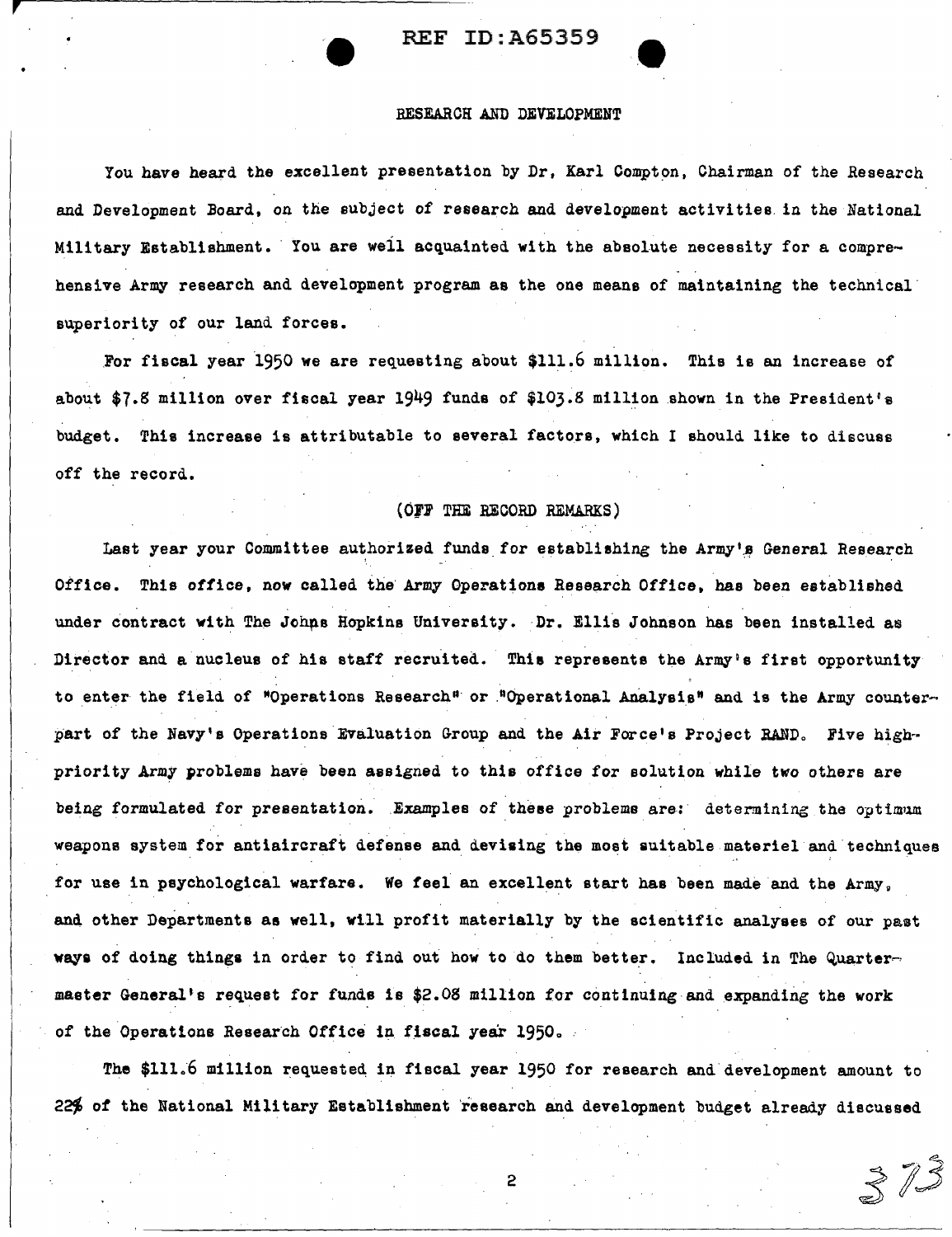## REF. ID: A65359

by Dr. Compton and represents only about 2.4% of the total Army budget for fiscal year 1950. The latter figure should be compared with the  $4$  to 5% usually allocated to research and development by industry. I am sure that nowhere can so few dollars return such great dividends as in the research and development program.

### *MEDICAL* SERVICE INCLUDING HOSPITALIZATION

Moving on the chart to the next logistical expenditure, there is an increase in the funds requested for medical service because the present shortage of doctors and dentists in the Army compels us to utilize civilian practitioners for some of the care of our personnel. Costs of this were estimated at current civil rates.

#### OPERATION OF SUPPLY DEPOTS AND OTHER SUPPLY FACILITIES

We plan to continue operation of 75 depots. This number remains relatively fixed for two reasons: first, all are sufficiently full to operate efficiently and to make evacuation of any an unduly expensive procedure; second, it seems unwise in the present international situation to weaken the logistical supporting system by closing any depots. The , . . operation of the depots will be about the same as in 1949.

## REAL ESTATE ACTIVITIES

Our real estate activity for the Regular Army will remain about the same. It is interesting to note that whereas funds required for rents and leases, disposal and management of real property amount to about  $$14$  million, the anticipated income to the Government from sales, permits, leases, etc., will amount to about \$9 million.

## TRANSPORTATION AND COMMUNICATION SERVICES

Communication aervice for fiscal year 1950 remains at the level *of* this fiscal year. *We* are now operating far below commercial standards in that regard. Funds for procurement of commercial communication service are very restricted.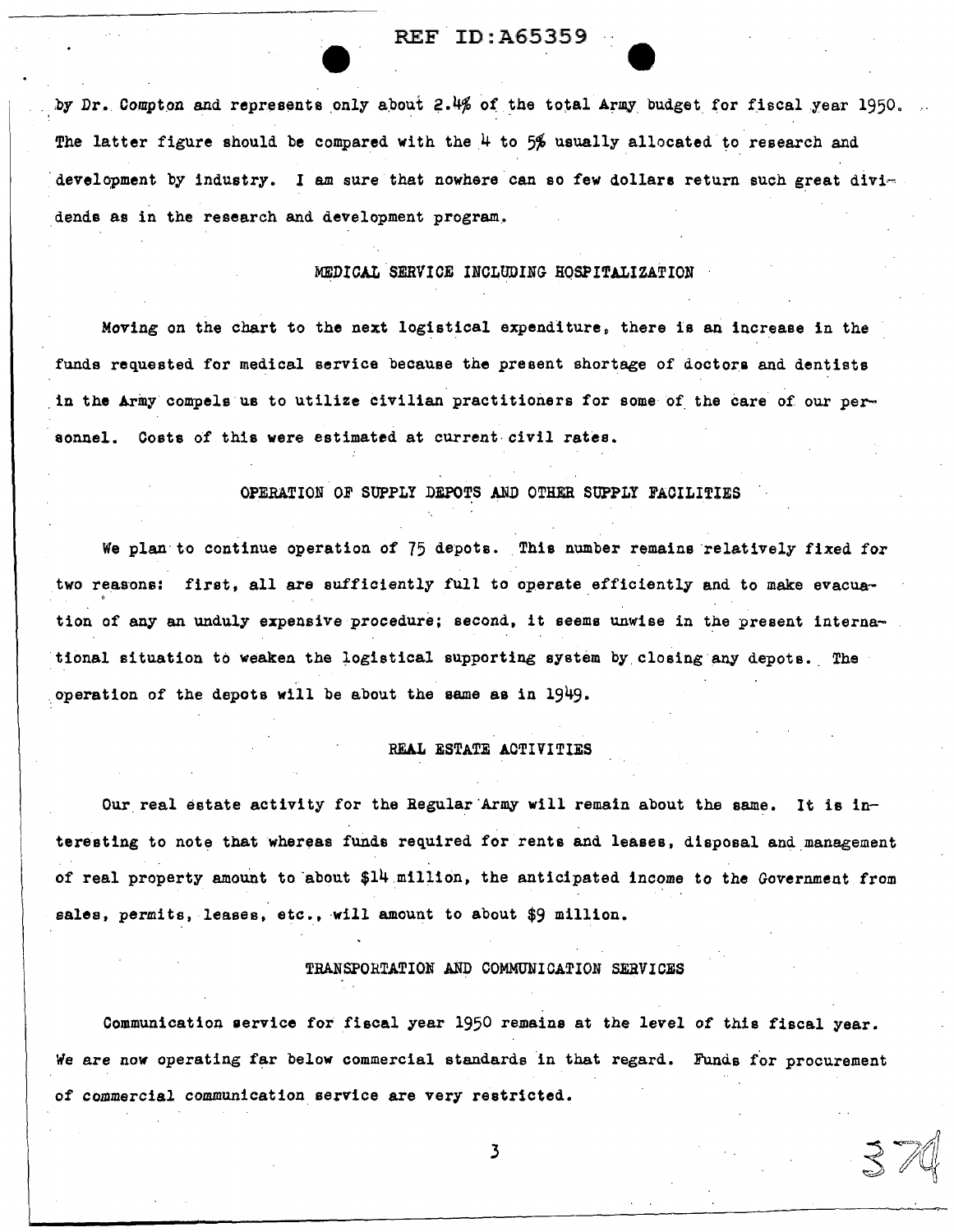

The cost of transportation for the Army results from a mathematical calculation, knowing the tonnage and personnel to be moved and the unit price of movement. In carrying out occupation and its other missions, the Army expects to move a half-million persons to and from overseas points, to supply five million measurement tons of cargo and to move three million short tone of supplies within the United States. To do the job the Army will operate  $43$ passenger vessels and  $44$  cargo ships. The bulk of the cargo will move in commercial bottoms the equivalent of the annual operation of 68 more ships.

## OPERATION OF PORTS OF EMBARKATION

, In connection with our transportation overseas of personnel and cargo, we will continue to operate the port installations at New York, New Orleans, San Francisco and Seattle. The scale of operation is at the 1949 level.

## DEMILITARIZATION, OF MATERIEL

The sale and salvage of military supplies, equipment and materiel is progressing satisfactorily. As you.know, \$25 million was made available to the Department of the Army in 1949 to carry out this program and this fund was derived from the sale or salvage of ammunition and equipment which was demilitarized because it no longer had military use or value. In the fiscal year 1950 the Army is asking authority to expend \$22.5 miilion for this purpose, since we anticipate that at least this amount will be derived from the sale of scrap and components resulting from this operation. During fiscal year 1949 the Army is receiving \$2 for each dollar expended in carrying out this operation and it is contemplated that this same ratio will be continued in fiscal year 1950.

## MAINTENANCE AND OPERATION OF FACILITIES

I wish to present the funds for new construction in connection with those for maintenance and operation of facilities. New construction is budgeted for in the amount of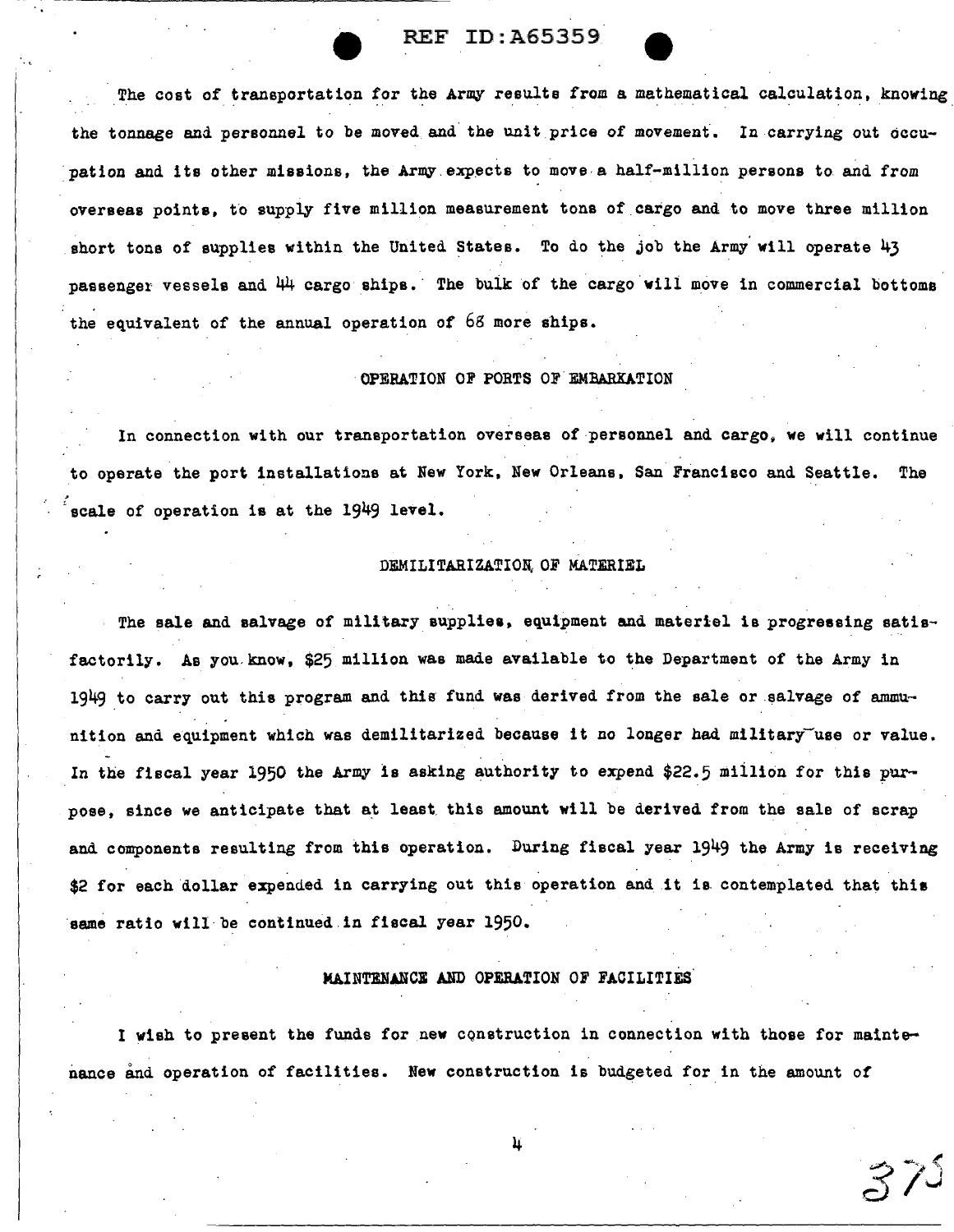r· I

> \$12 million, which is within the remaining authorization for construction amounting to ... \$15 million. The Army will request additional authorizing legislation and, upon passage, will ask for further appropriation for new construction. Of the funds now requested, \$9 million are for construction of family quarters; these will each have 1,080 square feet, the size authorized by Congress for non-commissioned officers. The remaining \$3 million cover a barracks at Camp Lee, Virginia, and seven high-priority non-housing projects, four of which are for research and development and three for port operations in Alaska.

> In addition to the construction funds, the Army requests in its maintenance and operation funds, \$31 million to convert temporary barracks into family quarters on an austerity basis. Approval of the new construction and of this item will allow the Army to obtain  $6,548$  more sets of family quarters. This is only a small fraction of its priority needs, but the effect will be very great. The serious effect upon the Army of shortage of family quarters cannot be over-emphasized. Large numbers. of Army personnel are being forced to .live under deplorable conditions and many of these are at the same time paying exorbitant rents. Others have invested their savings in houses at premium prices and will be forced to sacrifice these homes when they change station. Lack of sufficient housing has created a great morale problem for the Army. The Army is obligated to provide reasonable facilities for keeping together the families of Army personnel, for most of our posts are constructed in locations where the civilian communities are in no position to absorb the numbers involved.

Now with reference to maintenance of our facilities with the limited funds which we have been provided we have been able to perform what we call breakdown maintenance. This means that no repair is effected until the roof leaks and then only the part of the roof which leaks is patched. That is the type of maintenance which we have been able to provide within the limited funds allowed us for our temporary buildings since the war. Such maintenance is costly in both short and long term. Personal inspection indicates that unless we improve the standard of maintenance of our temporary structures, they will soon be beyond repair. Breakdown maintenance also increases operating costs. The water system which leaks

5

/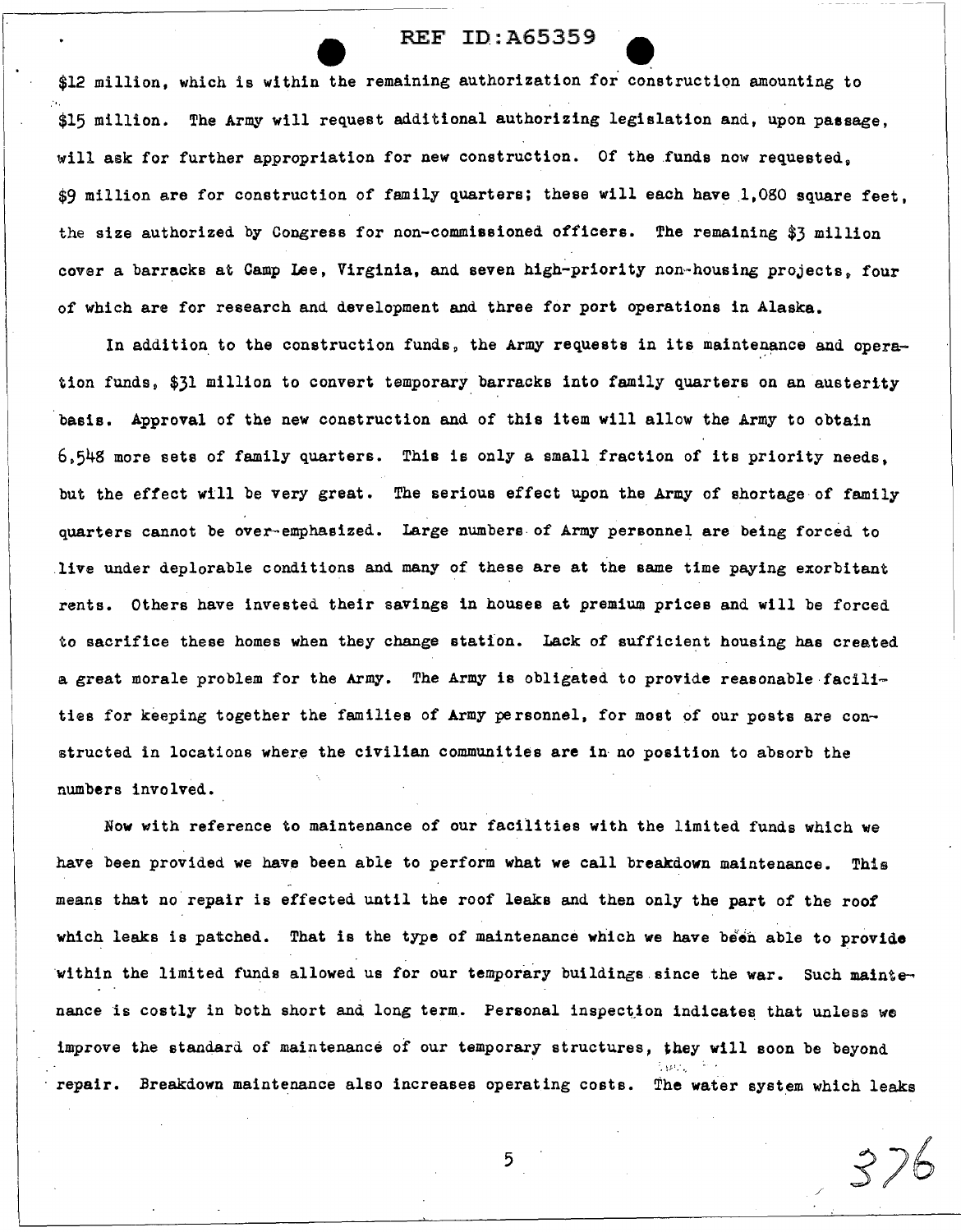into the ground uses water which must be paid for even though all the water taps on the post are turned off. Eventually one can operate the pumps and buy water without having it reach the consumer. The funds requested in this budget are sufficient only to maintain our facilities at this present standard. The Chief of Engineers will justify these funds to you in greater detail at a later date.

### PROCUREMENT *OF* SUPPLIES AND MATERIALS

The procurement of supplies and materials means the purchase of food, clothing, spare parts, individual equipment for personnel, material for maintenance and repair and generally consumable materials. Included are the spare parts and materials used to maintain both fa-.cilities and equipment. In this category of procurement we are at or below the 1949 level except in one field where the situation was so bad that we had to provide additional funds. In our estimates for food we are relying upon a slight decline in prices. In the matter of many spare parts and materials, we are in a precarious position. It is true that after the war we had large stocks of parts. However, each year these stocks become exhausted in respect to more and more items and our need for replacement funds grows. The Chiefs of Technical Services will explain in more detail the extent to which stocks have been exhausted. The stock levels of spare parts are inadequate in several categories of Ordnance, Transpor-tation, Chemical and Engineer supply, but we have been able to make only a partial improvement in the most serious category of Transportation supplies. General Heileman, Chief *of*  Transportation, will discuss with you this particular situation in detail. Much Engineer equipment must be deadlined for a long period when it breaks down because funds have not permitted stocking of necessary spare parts and delivery on spot-purchase cannot be effected quickly.

## MAINTENANCE OF EQUIPMENT

Maintenance of equipment falls into two categories, maintenance of that which is in the hands of troops and maintenance of stock in depots. We will continue a reasonable maintenance

371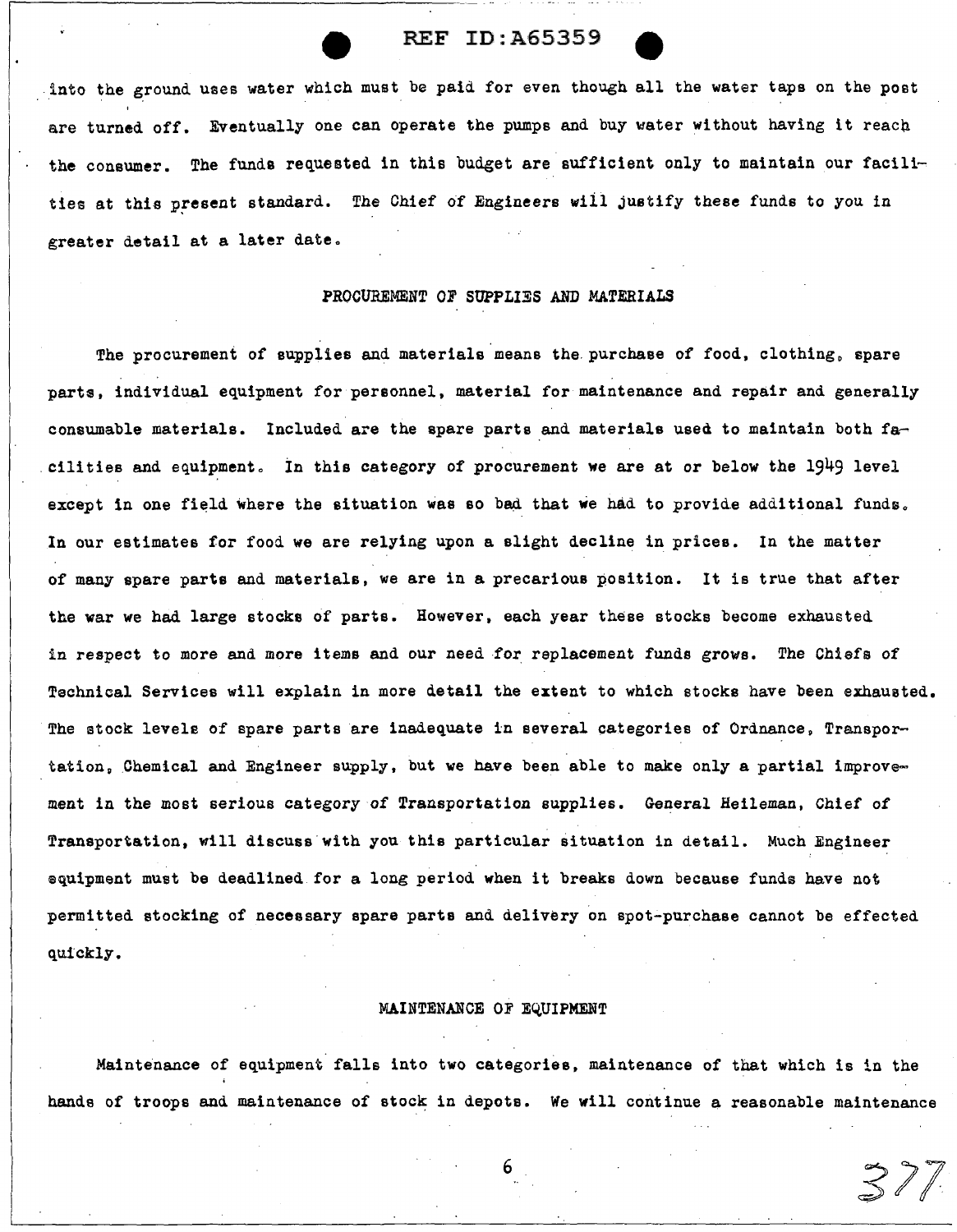of troop equipment and minimum in-storage maintenance of our stocks. In our depots is equipment needing repair which is valued at more than \$3 billion. The cost of the repair required is little more than  $$600$  million. Of that equipment, we shall repair in 1950 only that which is needed to issue to troops or to the reserve components, insofar as the. latter have appropriations with which to pay. This curtailment of our overhaul and rebuild program, which was launched with fiscal year  $1949$  funds, is acceptable on the basis that some issues will be made which will require overhaul and rebuild in connection with the contemplated North Atlantic Pact or some similar foreign aid arrangement •

## PROCUREMENT OF EQUIPMENT

As you have been told, the Army in fiscal year 1950 will consist of 10 divisions, and part of their supporting troops and services. The equipment in the hands of this force costs .. . about  $$4$  billion new. The average life of this equipment is estimated to be about 8.7 years. On this basis, we should have  $$460$  million a year in procurement of new equipment merely to replace equipment as it wears out. Actually we ask for  $$366$  million in these estimates. That is possible because we are at the same time using up our depot stocks from the war. However, you must note that in this process we are constantly depleting our war reserve. Also we very slowly modernize the armament of our personnel. We are trying to effect modernisation in the most economical way; namely, by ~uying improved materiel when a considerable replacement of a given item is necessary. Thus we intend to buy vastly improved radio sets to fill existing shortages. Economy is served only when our purchase of any given item is in sufficient quantity to secure the benefits of large-scale production. In fiscal year 1950 we plan to procure automatic antiaircraft weapons for about 10 battalions. This is a gun  $\cdot$ known as the "Skysweeper" - outstanding and far in advance of any known similar weapon. In this fiscal year  $1949$  we embarked upon a program.of modifying our medium  $M-26$  tank to make it the equal or superior of any medium tank in existence. In these estimates we ask about \$26.5 million to keep that production line going at the rate of about one tank a day.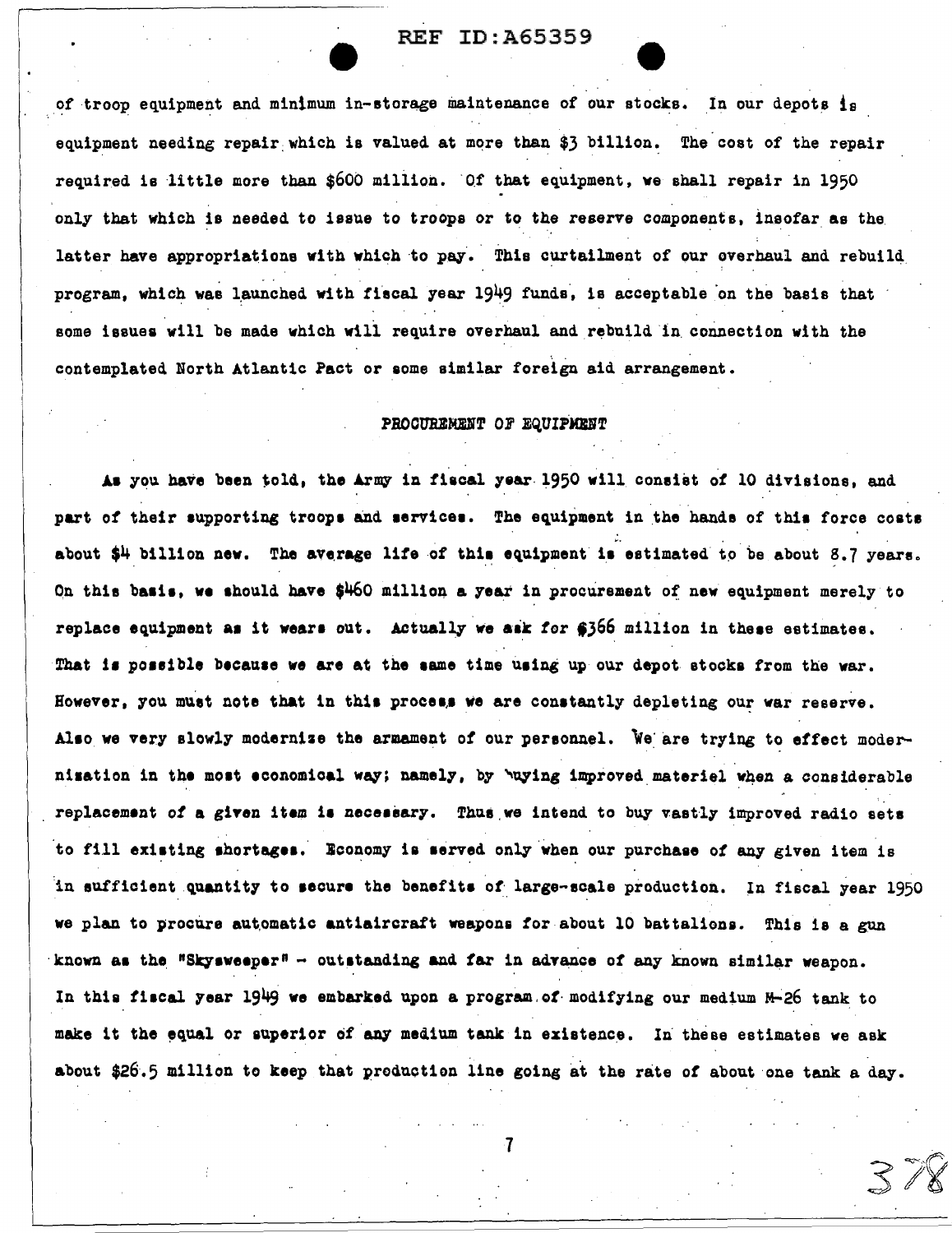The result will be less than our requirements for the active Army, but it will prevent the costly experience of stopping a production line and starting it up at a later date. During this present fiscal year we initiated a program on a small scale to replace worn out tactical vehicles. In this request before you, we are asking for funds to continue this replacement on a somewhat larger scale. With the exception of those on current procurement. the youngest of our military type trucks came off the production line in 1945. By the end of· fiscal year 1950 these will be six years old and by the time delivery of the vehicles here programmed is obtained, our youngest vehicle will probably be seven years old. Remember that the rest of our trucks are from one to three years older than these youngsters. Such old trucks are not suitable to ship overseas with troops in emergency - they would break down under arduous service and put our men at a considerable disadvantage. We want therefore to begin buying new trucks for replacement at the same time that we are using up our· stocks of World War II vehicles. Included in our procurement are many lesser items in smaller amounts. Especially important is the procurement of service test models in small quantity. By use of these we test out the results of our research and development program.

## INDUSTRIAL PREPAREDNESS

You see that because of our small procurement program, we are depleting our war reserve. Also, because we can afford to procure only a few items each year, we are not keeping American industry familiar with the Army's manufacturing needs and the know-how necessary to produce them in quantity by mass production methods in an emergency. In these circumstances. it is advisable and indeed imperative to devote considerable sums to measures of industrial preparedness. The beat industrial preparedness is achieved by an orderly, sizeable, annual program of procurement as was so ably brought out in the Finletter Report, "Survival in the Air Age." Since we cannot afford such a program of procurement, we are asking a considerable increase in the funds devoted to industrial mobilization.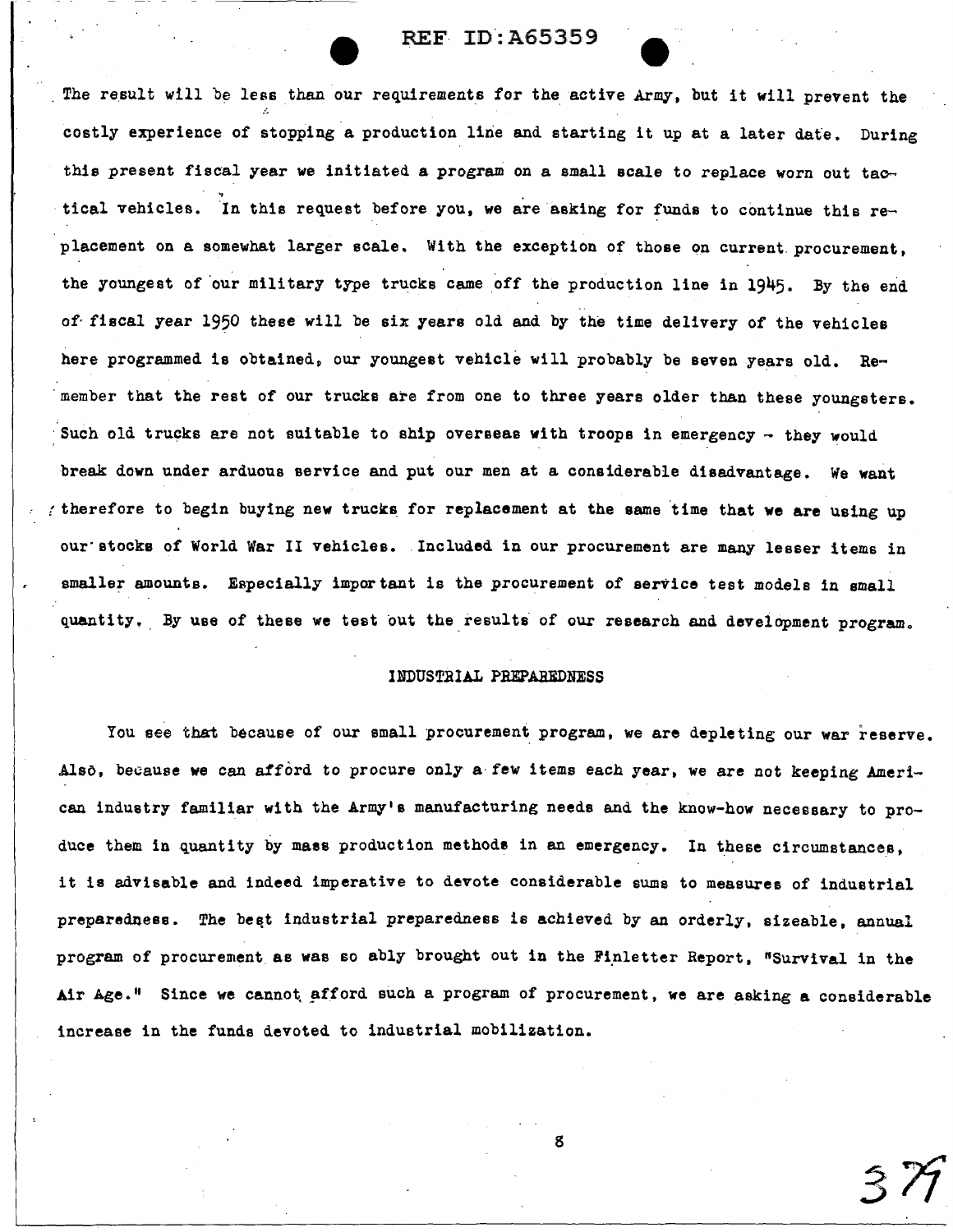Mr. Carpenter, the Chairman of the Munitions Board. and other representatives appeared before you the last of January and explained in detail the position of the National Military Establishment with respect to industrial preparedness. The Army indorses this program and we propose to implement our share.

Part of our industrial preparedness consists of maintaining standby plants and a partial machine tool reserve. The plants are concerned with manufacture of ammunition, explosives . and chemicals which are not required or readily manufactured by the civilian economy. The funds requested are to maintain these plants in such condition that they can be restored to operation in a reasonably short time; there is no marked increase of funds in this category of industrial mobilization. The machine tools for the reserve have been hunted down and are being shipped into assembly points for storage. ·.The processing, storage and care *ot* these tools require further funds •. A very large increase has been asked in the funds devoted to working with industry. Thus far, our work with industry has consisted chiefly of obtaining rather cheaply preliminary plans as to production *of* military items. We should now proceed to more detailed and costly studies and, where necessary. to tooling up and even in some cases to a small quantity production to test out the production techniques. Such planning measures are essential if industry is to be ready to convert promptly to military production, as, for example, from an electric appliance plant to a facility producing rocket launchers. The steps begin with planning by management and production engineers and progress to the design of jigs. dies, tools and fixtures. When the item is important and·the manutacturing process difficult, the planning may proceed to the physical acquisition of at least some of the special tools and fixtures required. It may be of such importance and complexity as to justify setting up the production line for a short run so that the efficiency of the planning can be tested, and labor and management both given the essential know-how.

The result of such carefully planned measures is that production to arm our forces in the event of war can be expected six months earlier in those fields which have been prepared than in similar fields where there has been no industrial preparedness. We buy time.